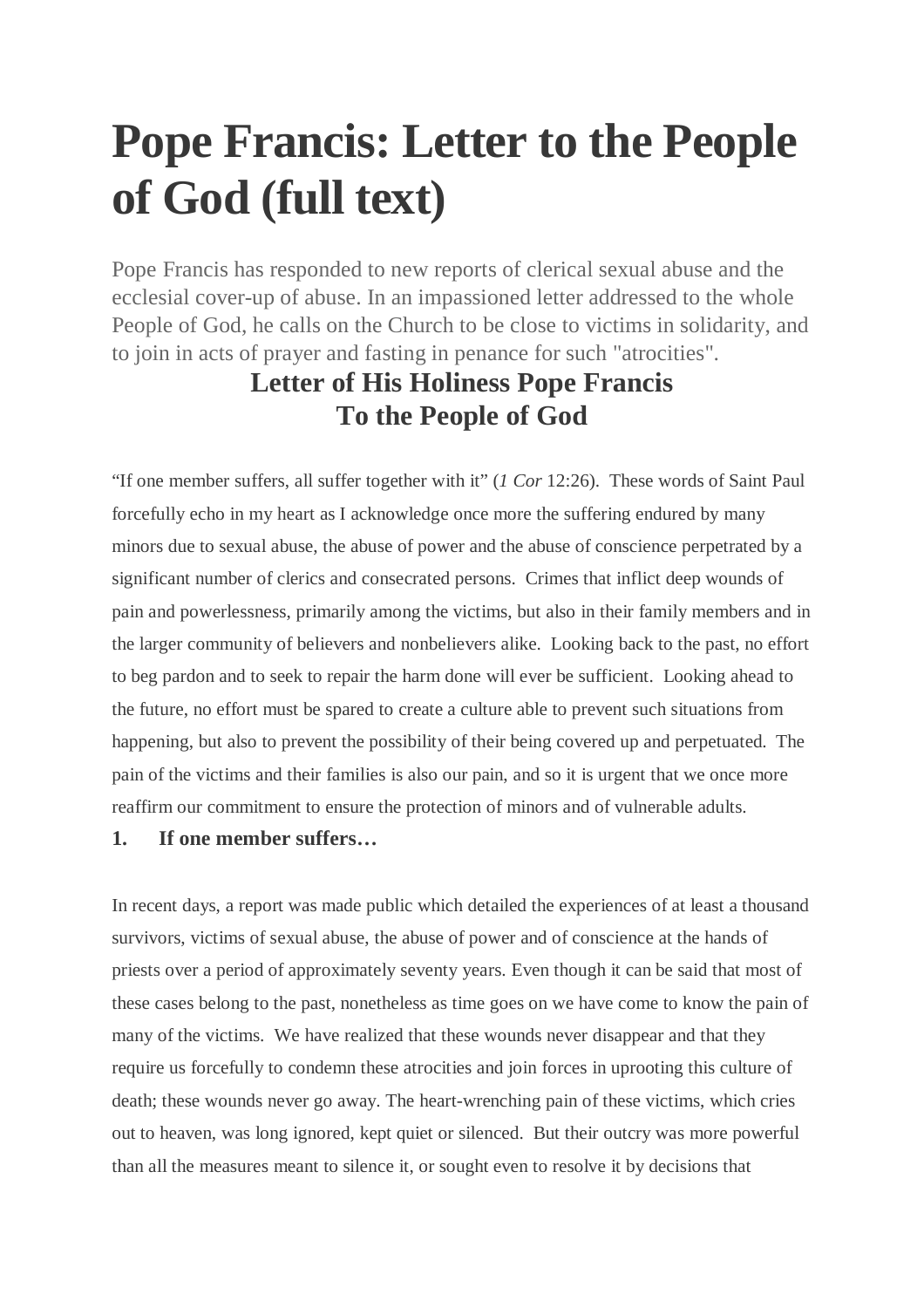increased its gravity by falling into complicity. The Lord heard that cry and once again showed us on which side he stands. Mary's song is not mistaken and continues quietly to echo throughout history. For the Lord remembers the promise he made to our fathers: "he has scattered the proud in their conceit; he has cast down the mighty from their thrones and lifted up the lowly; he has filled the hungry with good things, and the rich he has sent away empty" (*Lk* 1:51-53). We feel shame when we realize that our style of life has denied, and continues to deny, the words we recite.

With shame and repentance, we acknowledge as an ecclesial community that we were not where we should have been, that we did not act in a timely manner, realizing the magnitude and the gravity of the damage done to so many lives. We showed no care for the little ones; we abandoned them. I make my own the words of the then Cardinal Ratzinger when, during the Way of the Cross composed for Good Friday 2005, he identified with the cry of pain of so many victims and exclaimed: "How much filth there is in the Church, and even among those who, in the priesthood, ought to belong entirely to [Christ]! How much pride, how much self-complacency! Christ's betrayal by his disciples, their unworthy reception of his body and blood, is certainly the greatest suffering endured by the Redeemer; it pierces his heart. We can only call to him from the depths of our hearts: *Kyrie eleison* – Lord, save us! (cf. *Mt* 8:25)" (Ninth Station).

### **2. … all suffer together with it**

The extent and the gravity of all that has happened requires coming to grips with this reality in a comprehensive and communal way. While it is important and necessary on every journey of conversion to acknowledge the truth of what has happened, in itself this is not enough. Today we are challenged as the People of God to take on the pain of our brothers and sisters wounded in their flesh and in their spirit. If, in the past, the response was one of omission, today we want solidarity, in the deepest and most challenging sense, to become our way of forging present and future history. And this in an environment where conflicts, tensions and above all the victims of every type of abuse can encounter an outstretched hand to protect them and rescue them from their pain (cf. *Evangelii Gaudium*, 228). Such solidarity demands that we in turn condemn whatever endangers the integrity of any person. A solidarity that summons us to fight all forms of corruption, especially spiritual corruption. The latter is "a comfortable and self-satisfied form of blindness. Everything then appears acceptable: deception, slander, egotism and other subtle forms of self-centeredness, for 'even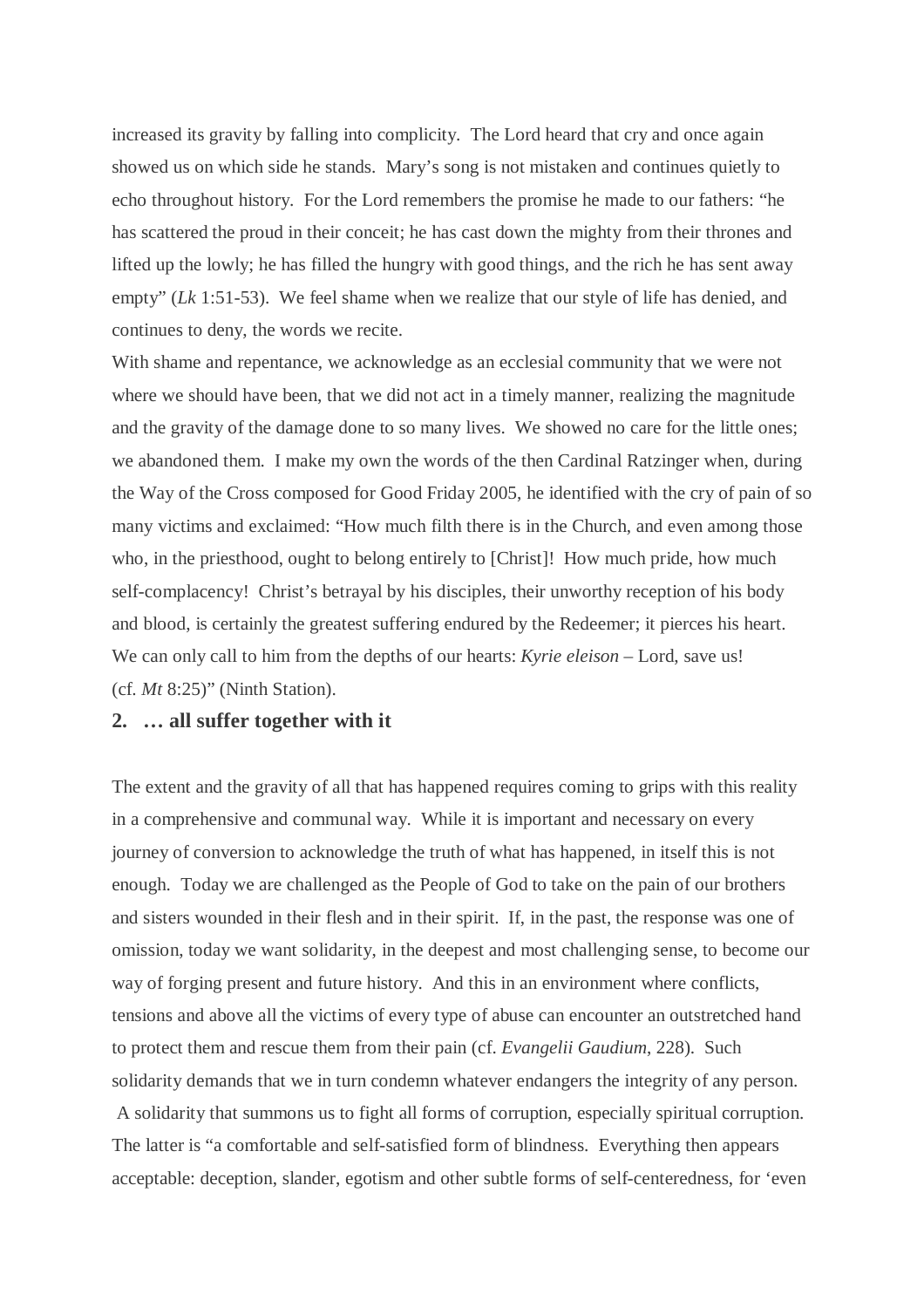Satan disguises himself as an angel of light' (*2 Cor* 11:14)" (*Gaudete et Exsultate*, 165). Saint Paul's exhortation to suffer with those who suffer is the best antidote against all our attempts to repeat the words of Cain: "Am I my brother's keeper?" (*Gen* 4:9). I am conscious of the effort and work being carried out in various parts of the world to come up with the necessary means to ensure the safety and protection of the integrity of children and of vulnerable adults, as well as implementing zero tolerance and ways of making all those who perpetrate or cover up these crimes accountable. We have delayed in applying these actions and sanctions that are so necessary, yet I am confident that they will help to guarantee a greater culture of care in the present and future.

Together with those efforts, every one of the baptized should feel involved in the ecclesial and social change that we so greatly need. This change calls for a personal and communal conversion that makes us see things as the Lord does. For as Saint John Paul II liked to say: "If we have truly started out anew from the contemplation of Christ, we must learn to see him especially in the faces of those with whom he wished to be identified" (*Novo Millennio Ineunte*, 49). To see things as the Lord does, to be where the Lord wants us to be, to experience a conversion of heart in his presence. To do so, prayer and penance will help. I invite the entire holy faithful People of God to a *penitential exercise of prayer and fasting*, following the Lord's command.[1] This can awaken our conscience and arouse our solidarity and commitment to a culture of care that says "never again" to every form of abuse. It is impossible to think of a conversion of our activity as a Church that does not include the active participation of all the members of God's People. Indeed, whenever we have tried to replace, or silence, or ignore, or reduce the People of God to small elites, we end up creating communities, projects, theological approaches, spiritualities and structures without roots, without memory, without faces, without bodies and ultimately, without lives.[2] This is clearly seen in a peculiar way of understanding the Church's authority, one common in many communities where sexual abuse and the abuse of power and conscience have occurred. Such is the case with clericalism, an approach that "not only nullifies the character of Christians, but also tends to diminish and undervalue the baptismal grace that the Holy Spirit has placed in the heart of our people".[3] Clericalism, whether fostered by priests themselves or by lay persons, leads to an excision in the ecclesial body that supports and helps to perpetuate many of the evils that we are condemning today. To say "no" to abuse is to say an emphatic "no" to all forms of clericalism.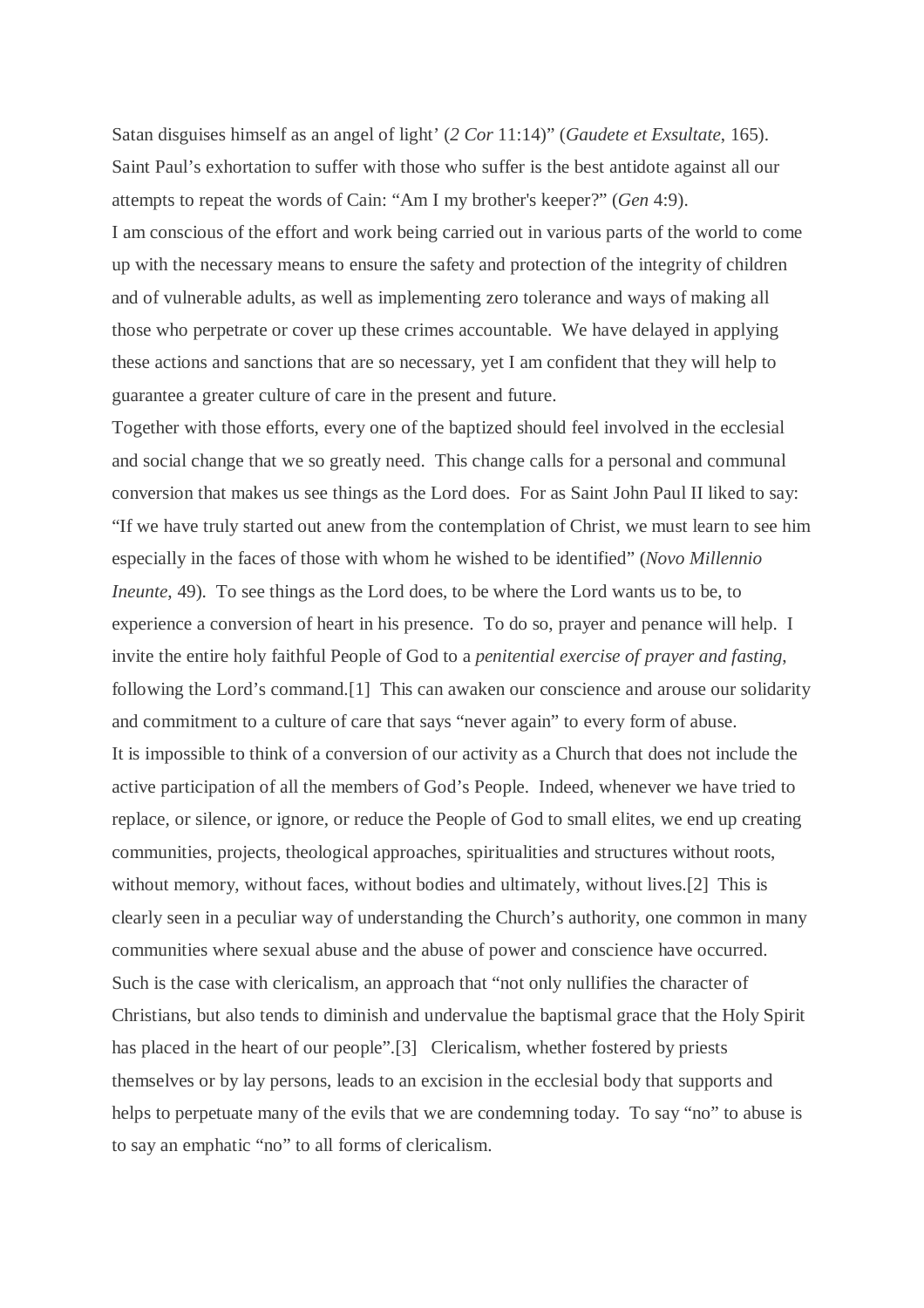It is always helpful to remember that "in salvation history, the Lord saved one people. We are never completely ourselves unless we belong to a people. That is why no one is saved alone, as an isolated individual. Rather, God draws us to himself, taking into account the complex fabric of interpersonal relationships present in the human community. God wanted to enter into the life and history of a people" (*Gaudete et Exsultate*, 6). Consequently, the only way that we have to respond to this evil that has darkened so many lives is to experience it as a task regarding all of us as the People of God. This awareness of being part of a people and a shared history will enable us to acknowledge our past sins and mistakes with a penitential openness that can allow us to be renewed from within. Without the active participation of all the Church's members, everything being done to uproot the culture of abuse in our communities will not be successful in generating the necessary dynamics for sound and realistic change. The penitential dimension of fasting and prayer will help us as God's People to come before the Lord and our wounded brothers and sisters as sinners imploring forgiveness and the grace of shame and conversion. In this way, we will come up with actions that can generate resources attuned to the Gospel. For "whenever we make the effort to return to the source and to recover the original freshness of the Gospel, new avenues arise, new paths of creativity open up, with different forms of expression, more eloquent signs and words with new meaning for today's world" (*Evangelii Gaudium*, 11). It is essential that we, as a Church, be able to acknowledge and condemn, with sorrow and shame, the atrocities perpetrated by consecrated persons, clerics, and all those entrusted with the mission of watching over and caring for those most vulnerable. Let us beg forgiveness for our own sins and the sins of others. An awareness of sin helps us to acknowledge the errors, the crimes and the wounds caused in the past and allows us, in the present, to be more open and committed along a journey of renewed conversion.

Likewise, penance and prayer will help us to open our eyes and our hearts to other people's sufferings and to overcome the thirst for power and possessions that are so often the root of those evils. May fasting and prayer open our ears to the hushed pain felt by children, young people and the disabled. A fasting that can make us hunger and thirst for justice and impel us to walk in the truth, supporting all the judicial measures that may be necessary. A fasting that shakes us up and leads us to be committed in truth and charity with all men and women of good will, and with society in general, to combating all forms of the abuse of power, sexual abuse and the abuse of conscience.